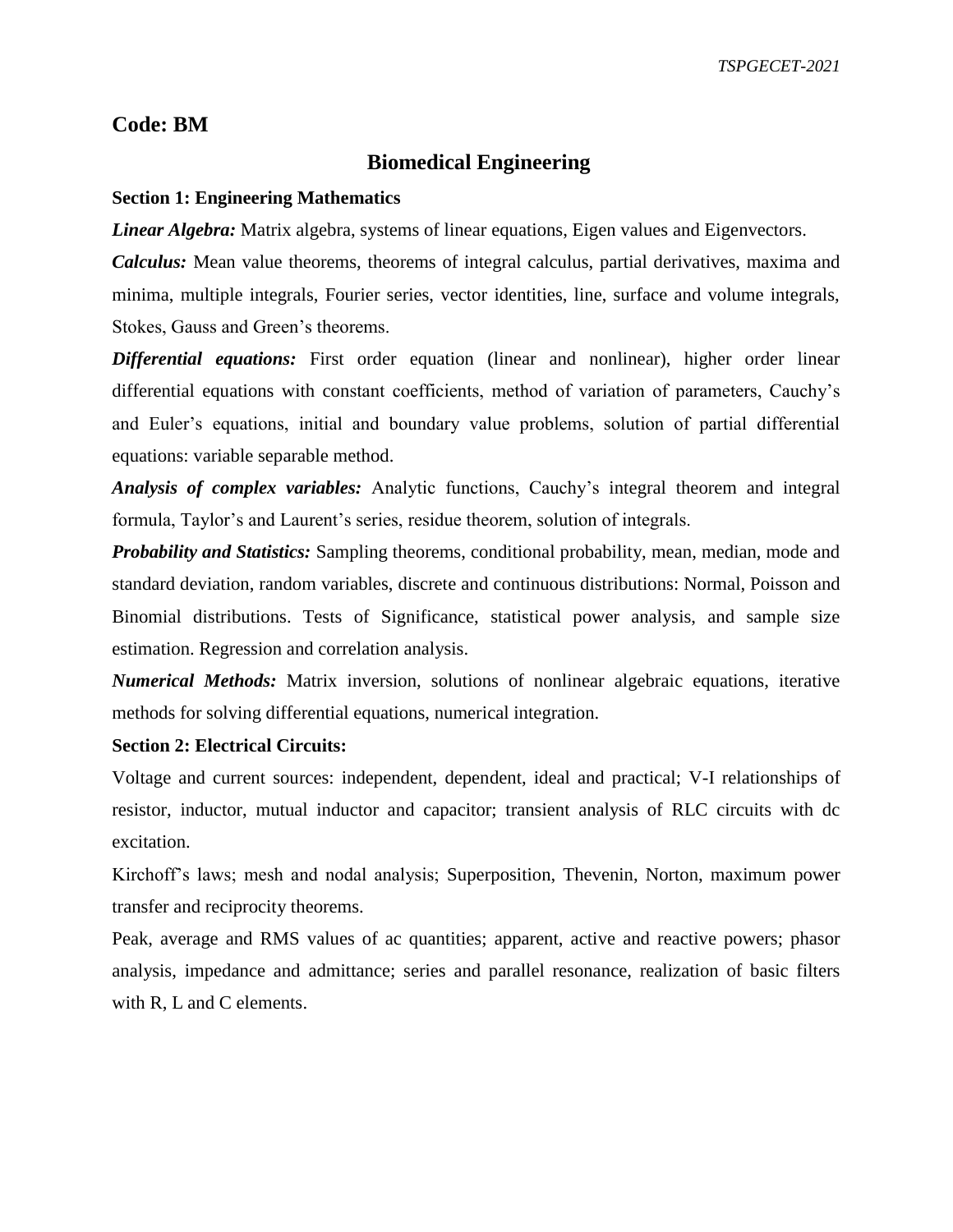*TSPGECET-2021*

#### **Section 3: Signals and Systems**

*Continuous and Discrete Signal and Systems:* Periodic, aperiodic and impulse signals; Sampling theorem; Laplace, Fourier and Z-transforms; transfer function, frequency response of first and second order linear time invariant systems, impulse response of systems; convolution, correlation. Discrete time system: impulse response, frequency response, DFT; basics of IIR and FIR filters.

## **Section 4: Analog and Digital Electronics**

Characteristics and applications of diode, zener diode, BJT and MOSFET; small signal analysis of transistor circuits, feedback amplifiers. Characteristics of operational amplifiers; applications of opamps: difference amplifier, adder, subtractor, integrator, differentiator, instrumentation amplifier, buffer.

Number Systems, Logic gates, Boolean algebra, Combinational logic circuits, Arithmetic circuits, comparators, Schmitt trigger, multi-vibrators, sequential circuits, flipflops, shift registers, timers and counters; sample-and-hold circuit, multiplexer. Principles and characteristics of ADC and DAC (resolution, quantization, significant bits, conversion/settling time); microprocessor and microcontroller: applications, memory and input- output interfacing; elements of data acquisition systems.

#### **Section 5: Measurements and Control Systems**

PMMC, MI and dynamometer type instruments; dc potentiometer; bridges for measurement of R, L and C, Q-meter. Basics of control engineering – modeling system: transfer function.

## **Section 6: Sensors and Bioinstrumentation**

Resistive, capacitive, inductive, piezoelectric, Hall Effect electro chemical and optical sensors and their associated signal conditioning circuits; Optical sources and detectors: LED, Photodiode, light dependent resistor and their characteristics;

Physiological signals and their characteristics. Biopotential Amplifiers, Generation, acquisition, and signal conditioning of biosignals: ECG, EMG, EEG, EOG, ERG, PCG, GSR. Noise and artifacts and their management, Electrical Isolation (optical and electrical) and patient safety systems. Principles of measuring blood pressure.

Operating Principles of medical equipment-cardiac pacemaker, defibrillator, pulse oximeter, hemodialyser, oxygenator, spirometer.